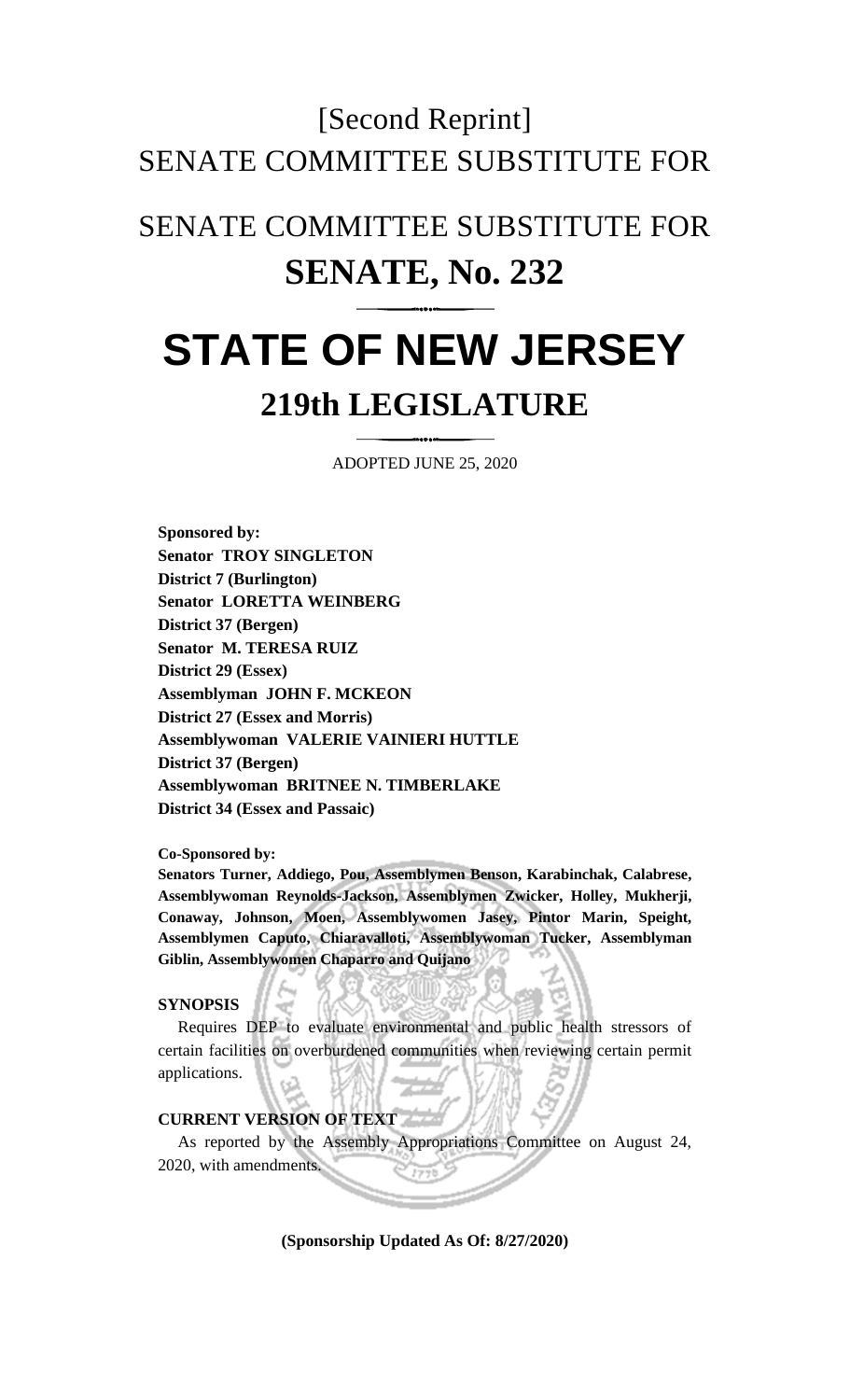## [2R] SCS for **S232** SCS SINGLETON, WEINBERG

 $\mathfrak{D}$ 

 **AN ACT** concerning the disproportionate environmental and public health impacts of pollution on overburdened communities, and supplementing Title 13 of the Revised Statutes.

 **BE IT ENACTED** *by the Senate and General Assembly of the State of New Jersey:*

 1. The Legislature finds and declares that all New Jersey residents, regardless of income, race, ethnicity, color, or national origin, have a right to live, work, and recreate in a clean and healthy environment; that, historically, New Jersey's low-income communities and communities of color have been subject to a disproportionately high number of environmental and public health stressors, including pollution from numerous industrial, commercial, and governmental facilities located in those communities; that, as a result, residents in the State's overburdened communities have suffered from increased adverse health effects including, but not limited to, asthma, cancer, elevated blood lead levels, cardiovascular disease, and developmental disorders; that children are especially vulnerable to the adverse health effects caused by exposure to pollution, and that such health effects may severely limit a child's potential for future success; that the adverse effects caused by pollution impede the growth, stability, and long- term well-being of individuals and families living in overburdened communities; that the legacy of siting sources of pollution in overburdened communities continues to pose a threat to the health, well-being, and economic success of the State's most vulnerable residents; and that it is past time for the State to correct this historical injustice.

 The Legislature further finds and declares that no community should bear a disproportionate share of the adverse environmental and public health consequences that accompany the State's economic growth; that the State's overburdened communities must have a meaningful opportunity to participate in any decision to allow in such communities certain types of facilities which, by the nature of their activity, have the potential to increase environmental and public health stressors; and that it is in the public interest for the State, where appropriate, to limit the future placement and expansion of such facilities in overburdened communities.

2. As used in this act:

 "Department" means the Department of Environmental Protection.

**EXPLANATION – Matter enclosed in bold-faced brackets [thus] in the above bill is not enacted and is intended to be omitted in the law.**

**Matter underlined thus is new matter. Matter enclosed in superscript numerals has been adopted as follows: Assembly AEN committee amendments adopted July 20, 2020. Assembly AAP committee amendments adopted August 24, 2020.**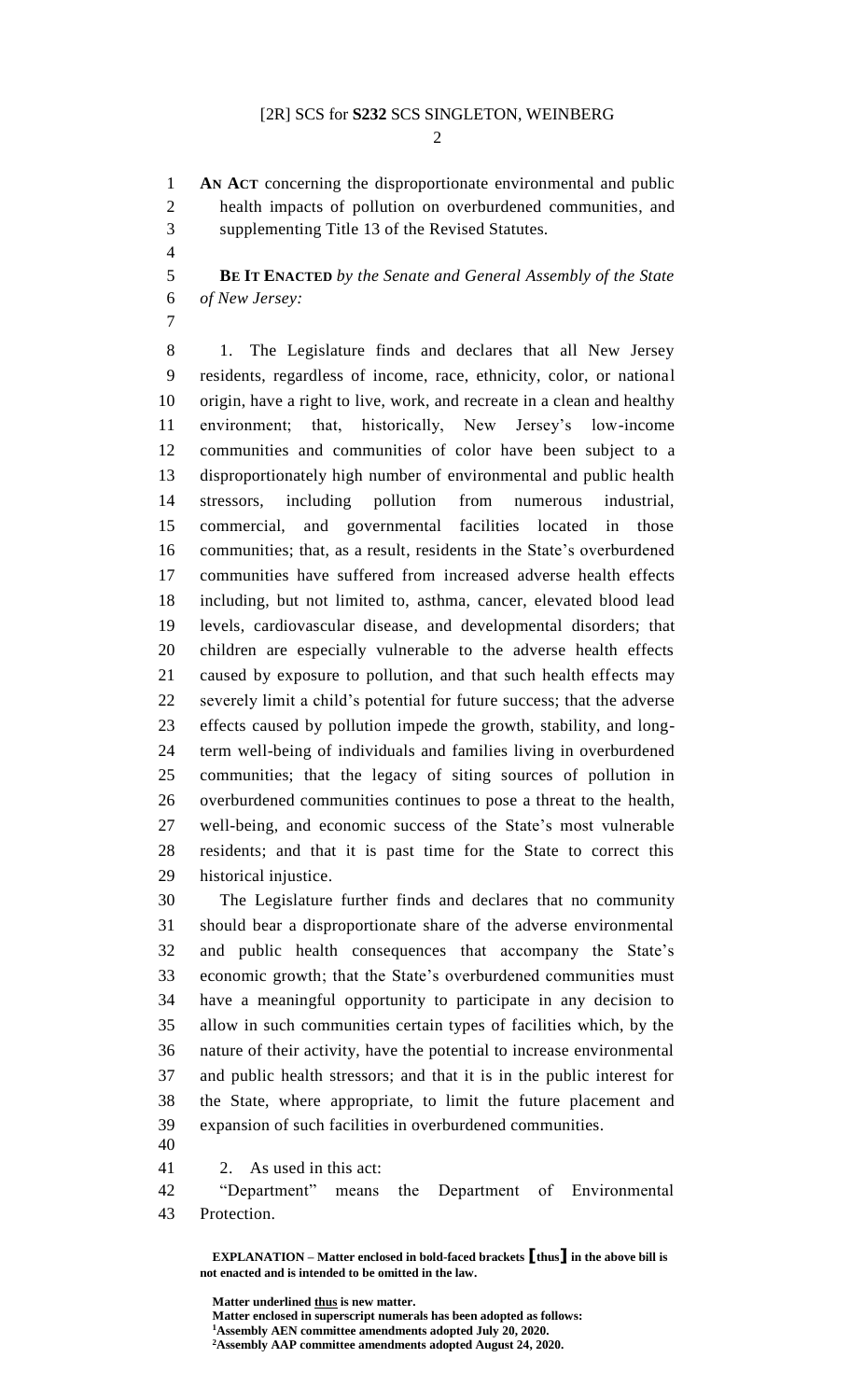"Environmental or public health stressors" means sources of environmental pollution, including, but not limited to, concentrated areas of air pollution, mobile sources of air pollution, contaminated sites, transfer stations or other solid waste facilities, recycling facilities, scrap yards, and point-sources of water pollution including, but not limited to, water pollution from facilities or combined sewer overflows; or conditions that may cause potential public health impacts, including, but not limited to, asthma, cancer, elevated blood lead levels, cardiovascular disease, and developmental problems in the overburdened community.

 "Facility" means any: (1) major source of air pollution; (2) resource recovery facility or incinerator; (3) sludge processing facility, combustor, or incinerator; (4) sewage treatment plant with a capacity of more than 50 million gallons per day; (5) transfer station or other solid waste facility, or recycling facility intending to receive at least 100 tons of recyclable material per day; (6) scrap metal facility; (7) landfill, including, but not limited to, a landfill that accepts ash, construction or demolition debris, or solid waste; 19 or (8) medical waste incinerator <sup>1</sup>; except that "facility" shall not 20 include a facility as defined in section 3 of P.L.1989, c.34 (C.13:1E-**48.3)** <sup>2</sup>**[**, or regulated medical waste processing equipment **]** that 22 accepts regulated medical waste for disposal<sup>2</sup>, including a medical waste incinerator, that is attendant to a hospital or university and 24 intended to process self-generated regulated medical waste<sup>1</sup>.

 "Limited English proficiency" means that a household does not have an adult that speaks English "very well" according to the United States Census Bureau.

 "Low-income household" means a household that is at or below twice the poverty threshold as that threshold is determined annually by the United States Census Bureau.

 "Major source" means a major source of air pollution as defined by the federal "Clean Air Act," 42 U.S.C. s.7401 et seq., or in rules and regulations adopted by the department pursuant to the "Air 34 Pollution Control Act," P.L.1954, c.212 (C.26:2C-1 et seq.) <sup>1</sup>or which directly emits, or has the potential to emit, one hundred tons per year or more of any air pollutant, or other applicable criteria set forth in the federal "Clean Air Act," 42 U.S.C. s.7401 et seq.**<sup>1</sup> <sup>2</sup> [**.**] 2** "Overburdened community" means any census block group, as determined in accordance with the most recent United States Census, in which: (1) at least 35 percent of the households qualify as low-income households; (2) at least 40 percent of the residents identify as minority or as members of a State recognized tribal community; or (3) at least 40 percent of the households have limited English proficiency.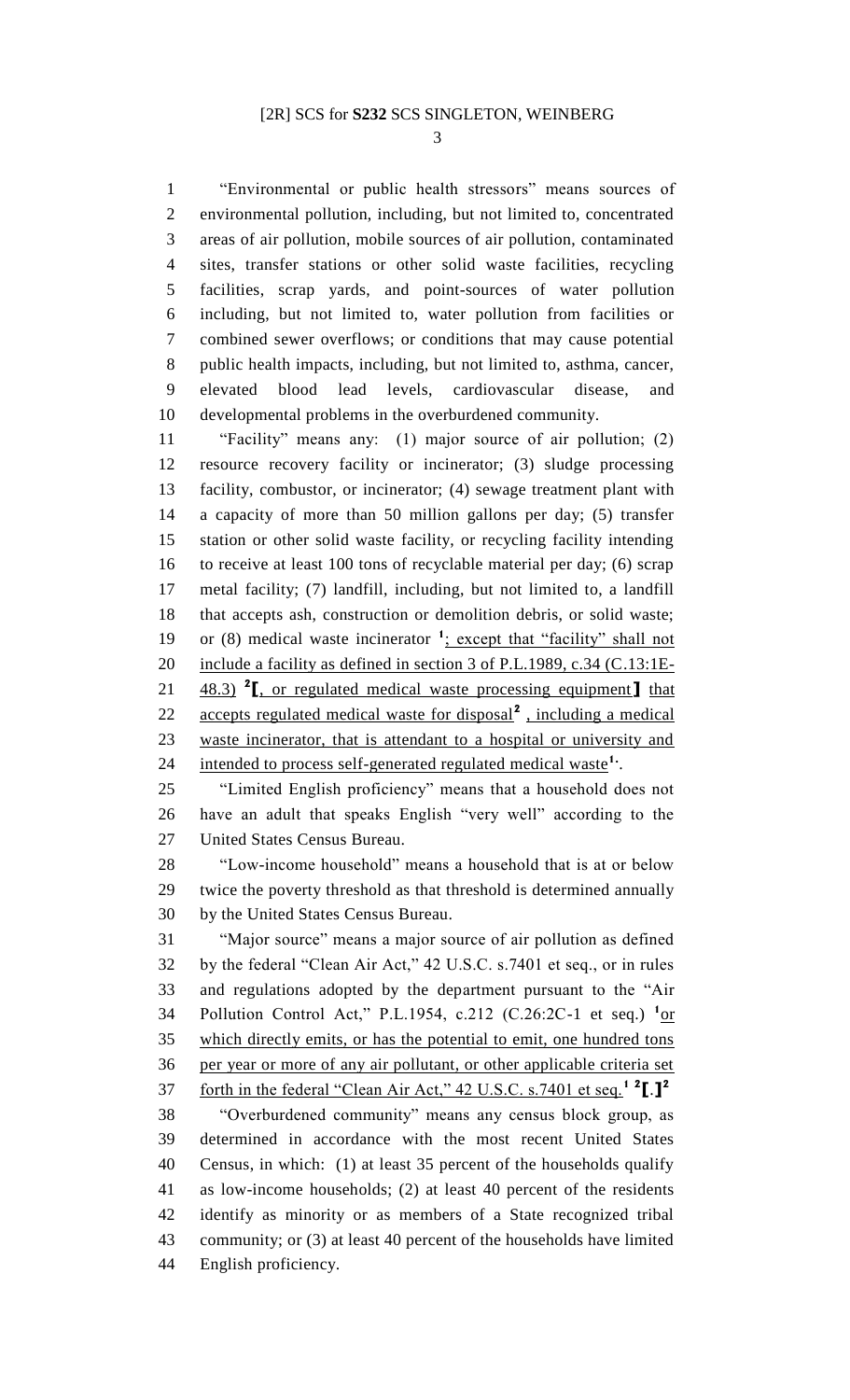#### [2R] SCS for **S232** SCS SINGLETON, WEINBERG

 "Permit" means any individual permit, registration, or license issued by the department to a facility establishing the regulatory and management requirements for a regulated activity under the following State laws: R.S.12:5-1 et seq.; P.L.1975, c.232 (C.13:1D- 29 et al.); the "Solid Waste Management Act," P.L.1970, c.39 (C.13:1E-1 et seq.); section 17 of P.L.1975, c.326 (C.13:1E-26); the "Comprehensive Regulated Medical Waste Management Act," P.L.1989, c.34 (C.13:1E-48.1 et al.); P.L.1989, c.151 (C.13:1E- 99.21a et al.); the "New Jersey Statewide Mandatory Source Separation and Recycling Act," P.L.1987, c.102 (C.13:1E- 99.11 et al.); the "Pesticide Control Act of 1971," P.L.1971, c.176 (C.13:1F-1 et seq.); "The Wetlands Act of 1970," P.L.1970, c.272 (C.13:9A-1 et seq.); the "Freshwater Wetlands Protection Act," P.L.1987, c.156 (C.13:9B-1 et al.); the "Coastal Area Facility Review Act," P.L.1973, c.185 (C.13:19-1 et seq.); the "Highlands Water Protection and Planning Act," P.L.2004, c.120 (C.13:20- 1 et seq.), the "Air Pollution Control Act (1954)," P.L.1954, c.212 (C.26:2C-1 et seq.); the "Water Supply Management Act," P.L.1981, c.262 (C.58:1A-1 et al.); P.L.1947, c.377 (C.58:4A- 5 et seq.); the "Water Pollution Control Act," P.L.1977, c.74 21 (C.58:10A-1 et seq.); P.L.1986, c.102 (C.58:10A-21 et seq.); <sup>1</sup>or<sup>1</sup> the "Flood Hazard Area Control Act," P.L.1962, c.19 (C.58:16A- et seq.) **<sup>1</sup>** 23 50 et seq.)  $\frac{1}{2}$  except that "permit" shall not include any authorization or approval necessary to perform a remediation, as defined pursuant to section 23 of P.L.1993, c.139 (C.58:10B-1), or 26 any authorization or approval required for a minor modification of a facility's major source permit for activities or improvements that do **not increase emissions<sup>1</sup>**.

 3. No later than 120 days after the effective date of this act, the department shall publish and maintain on its Internet website a list of overburdened communities in the State. The department shall update the list of overburdened communities at least once every two years. The department shall notify a municipality if any part of the municipality has been designated an overburdened community pursuant to this act.

4. a. Beginning **<sup>1</sup> [**180 days after the effective date**]** immediately upon the adoption of the rules and regulations required 40 pursuant to section  $5^1$  of this act, the department shall not consider complete for review any application for a permit for a new facility or for the expansion of an existing facility, or any application for the renewal of an existing facility's major source permit, if the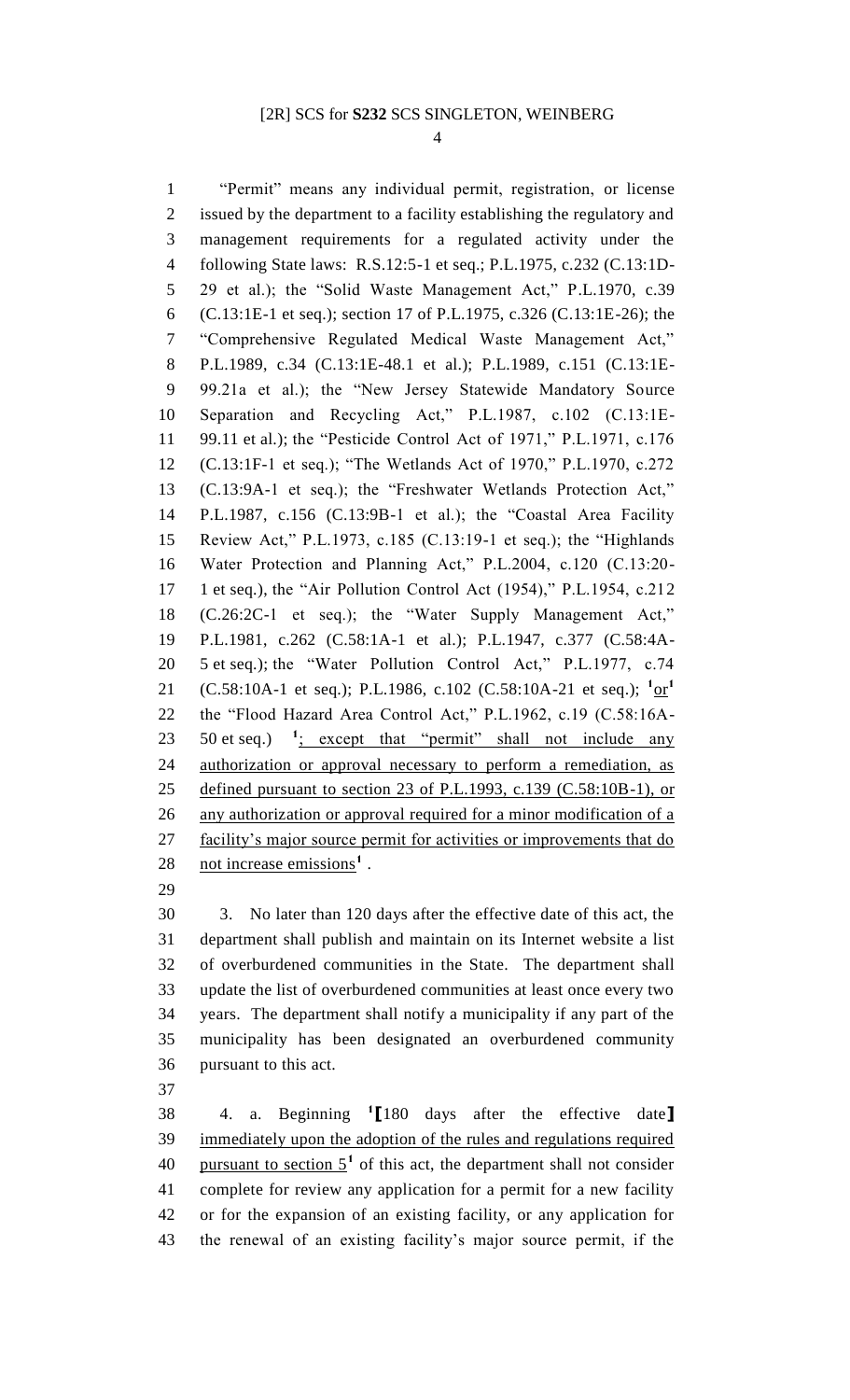facility is located, or proposed to be located, in whole or in part, in an overburdened community, unless the permit applicant first:

 (1) Prepares an environmental justice impact statement that assesses the potential environmental and public health stressors associated with the proposed new or expanded facility, or with the existing major source, as applicable, including any adverse environmental or public health stressors that cannot be avoided if the permit is granted, and the environmental or public health stressors already borne by the overburdened community as a result of existing conditions located in or affecting the overburdened community;

 (2) Transmits the environmental justice impact statement required to be prepared pursuant to paragraph (1) of this subsection, at least 60 days in advance of the public hearing required pursuant to paragraph (3) of this subsection, to the department and to the governing body and the clerk of the municipality in which the overburdened community is located. Upon receipt, the department shall publish the environmental justice impact statement on its Internet website; and

 (3) Organizes and conducts a public hearing in the overburdened community. The permit applicant shall publish a notice of the public hearing in at least two newspapers circulating within the overburdened community, including one local non-English language newspaper, if applicable, not less than 60 days prior to the public hearing. The permit applicant shall provide a copy of the notice to the department, and the department shall publish the notice on its Internet website and in the monthly bulletin published pursuant to section 6 of P.L.1975, c.232 (C.13:1D-34). The notice of the public hearing shall provide the date, time, and location of the public hearing, a description of the proposed new or expanded facility or existing major source, as applicable, a map indicating the location of the facility, a brief summary of the environmental justice impact statement, information on how an interested person may review a copy of the complete environmental justice impact statement, an address for the submittal of written comments to the permit applicant, and any other information deemed appropriate by the department. At least 60 days prior to the public hearing, the permit applicant shall send a copy of the notice to the department and to the governing body and the clerk of the municipality in which the overburdened community is located. The applicant shall invite the municipality to participate in the public hearing. At the public hearing, the permit applicant shall provide clear, accurate, and complete information about the proposed new or expanded facility, or existing major source, as applicable, and the potential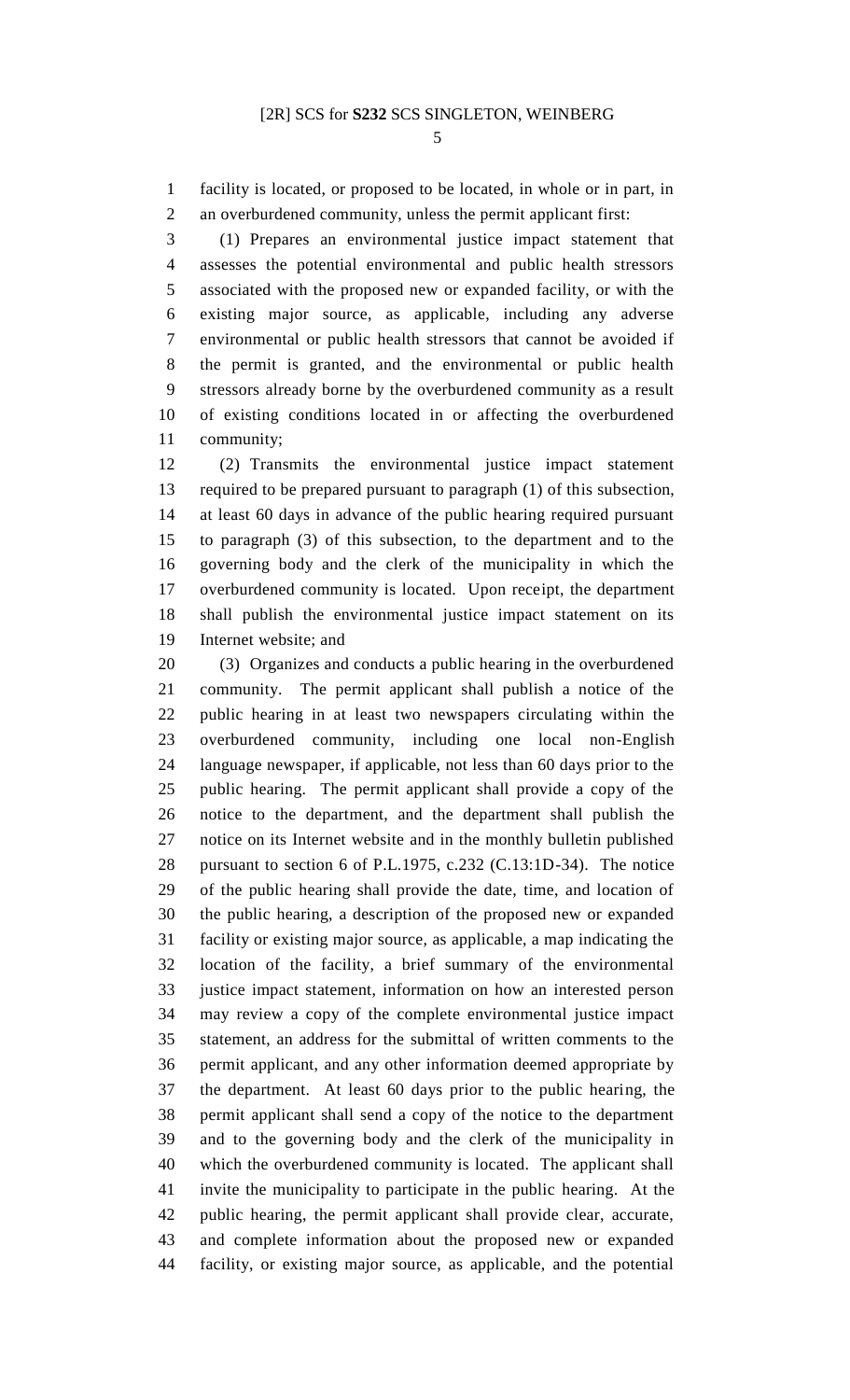environmental and public health stressors associated with the facility. The permit applicant shall accept written and oral comments from any interested party, and provided an opportunity for meaningful public participation at the public hearing. The permit applicant shall transcribe the public hearing and, no later than 10 days after the public hearing, submit the transcript along with any written comments received, to the department. Following the public hearing, the department shall consider the testimony presented and any written comments received, and evaluate the issuance of, or conditions to, the permit, as necessary in order to avoid or reduce the adverse environmental or public health stressors affecting the overburdened community.

 The department may require the applicant to consolidate the public hearing held pursuant to this paragraph with any other public hearing held or required by the department regarding the permit application, provided the public hearing meets the other 17 requirements of this paragraph. <sup>2</sup>The department shall consider a request by a permit applicant to consolidate required public hearings and, if the request is granted by the department, the consolidation shall not preclude an application from being deemed complete for review pursuant to subsection a. of this section.**<sup>2</sup>** 

 b. Notwithstanding the provisions of P.L.1975, c.232 (C.13:1D-29 et seq.) or any other law, or rule or regulation adopted pursuant thereto, to the contrary, the department shall not issue a decision on an application for a permit for a new facility or for the expansion of an existing facility, or on an application for the renewal of an existing facility's major source permit, if such facility is located, or proposed to be located, in whole or in part in an overburdened community until at least 45 days after the public hearing held pursuant to paragraph (3) of subsection a. of this subsection.

 c. Notwithstanding the provisions of any other law, or rule or regulation adopted pursuant thereto, to the contrary, the department shall, after review of the environmental justice impact statement prepared pursuant to paragraph (1) of subsection a. of this section and any other relevant information, including testimony and written comments received at the public hearing, deny a permit for a new facility **<sup>1</sup> [**or for the expansion of an existing facility, or apply new conditions to the renewal of an existing facility's major source permit,**] <sup>1</sup>**upon a finding that approval of the permit **<sup>1</sup> [**or permit 41 renewal<sup>1</sup>, as proposed, would, together with other environmental or public health stressors affecting the overburdened community, cause or contribute to adverse cumulative environmental or public health stressors in the overburdened community that are higher than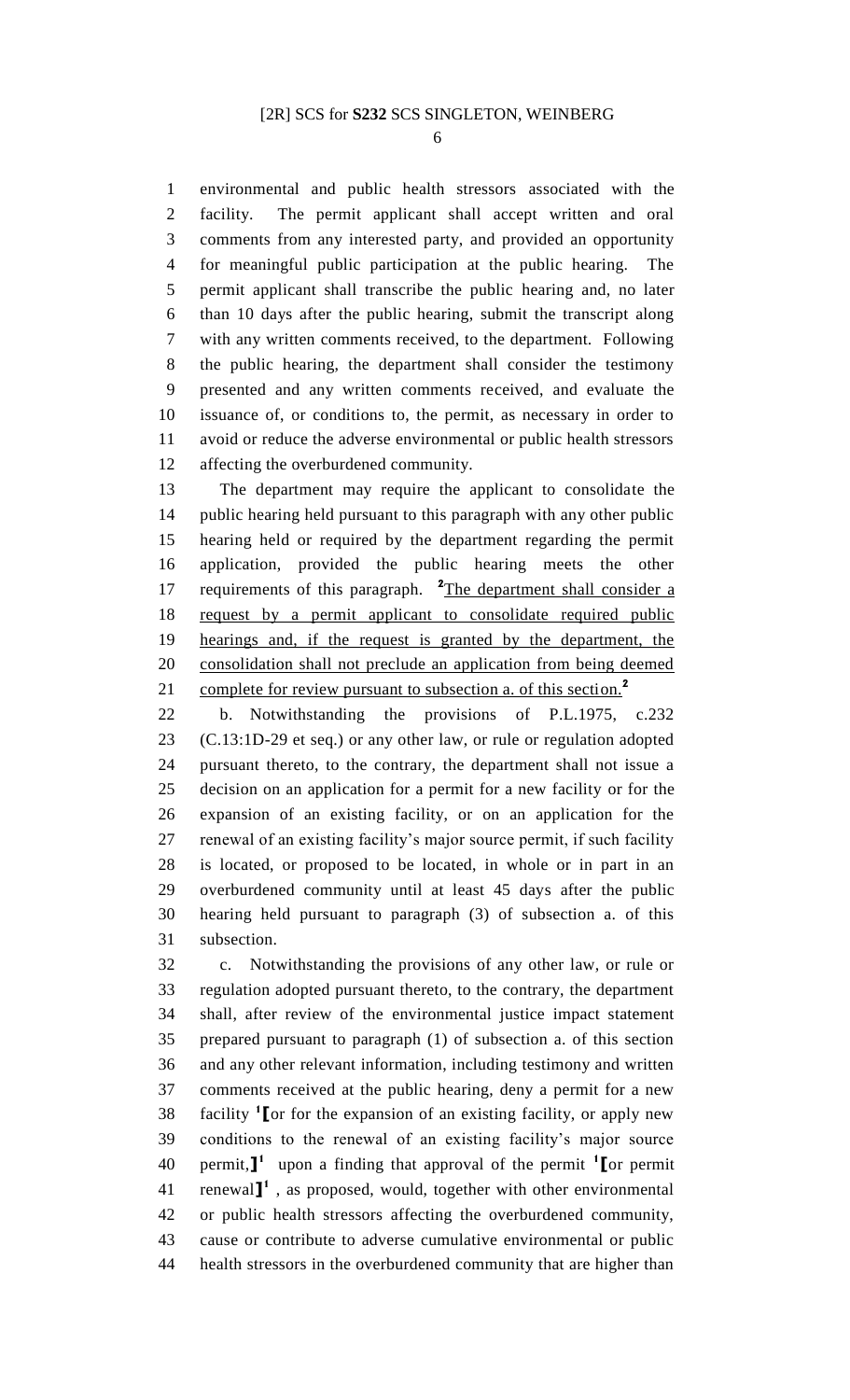those borne by other communities within the State, county, or other geographic unit of analysis as determined by the department 3 pursuant to rule, regulation, or guidance <sup>1</sup> adopted or issued pursuant to section 5 of this act, except that where the department determines that a new **<sup>2</sup> [**or expanded**] <sup>2</sup>** facility will serve a compelling public interest in the community where it is to be located, the department may grant a permit that imposes conditions on the construction and operation of the facility to protect public **health<sup>1</sup>.** 10 d. <sup>1</sup>Notwithstanding the provisions of any other law, or rule or 11 regulation adopted pursuant thereto, to the contrary, the department may, after review of the environmental justice impact statement prepared pursuant to paragraph (1) of subsection a. of this section 14 and any other relevant information, including testimony and written comments received at the public hearing, apply conditions to a

 permit for the expansion of an existing facility, or the renewal of an existing facility's major source permit, concerning the construction and operation of the facility to protect public health, upon a finding that approval of a permit or permit renewal, as proposed, would, together with other environmental or public health stressors affecting the overburdened community, cause or contribute to adverse cumulative environmental or public health stressors in the overburdened community that are higher than those borne by other communities within the State, county, or other geographic unit of analysis as determined by the department pursuant to rule, regulation, or guidance adopted or issued pursuant to section 5 of this act.  $\cdot$   $\cdot$   $\cdot$  If a permit applicant is applying for more than one permit for a proposed new or expanded facility, the permit applicant shall only

 be required to comply with the provisions of this section once, unless the department, in its discretion, determines that more than one public hearing is necessary due to the complexity of the permit applications necessary for the proposed new or expanded facility. Nothing in this section shall be construed to limit the authority of the department to hold or require additional public hearings, as may be required by any other law, rule, or regulation.

 **[e. ]** <u>**f.**<sup>1</sup> **<sup>2</sup>** Nothing in this section shall be construed to limit the</u> right of an applicant to continue facility operations during the process of permit renewal to the extent such right is conveyed by applicable law, rule, or regulation, including the application shield 41 provisions of the rules and regulations adopted pursuant to the "Air Pollution Control Act (1954)," P.L.1954, c.212 (C.26:2C-1 et seq.). g.**<sup>2</sup>** In addition to any other fee authorized by law, rule, or

regulation, the department shall assess each permit applicant a